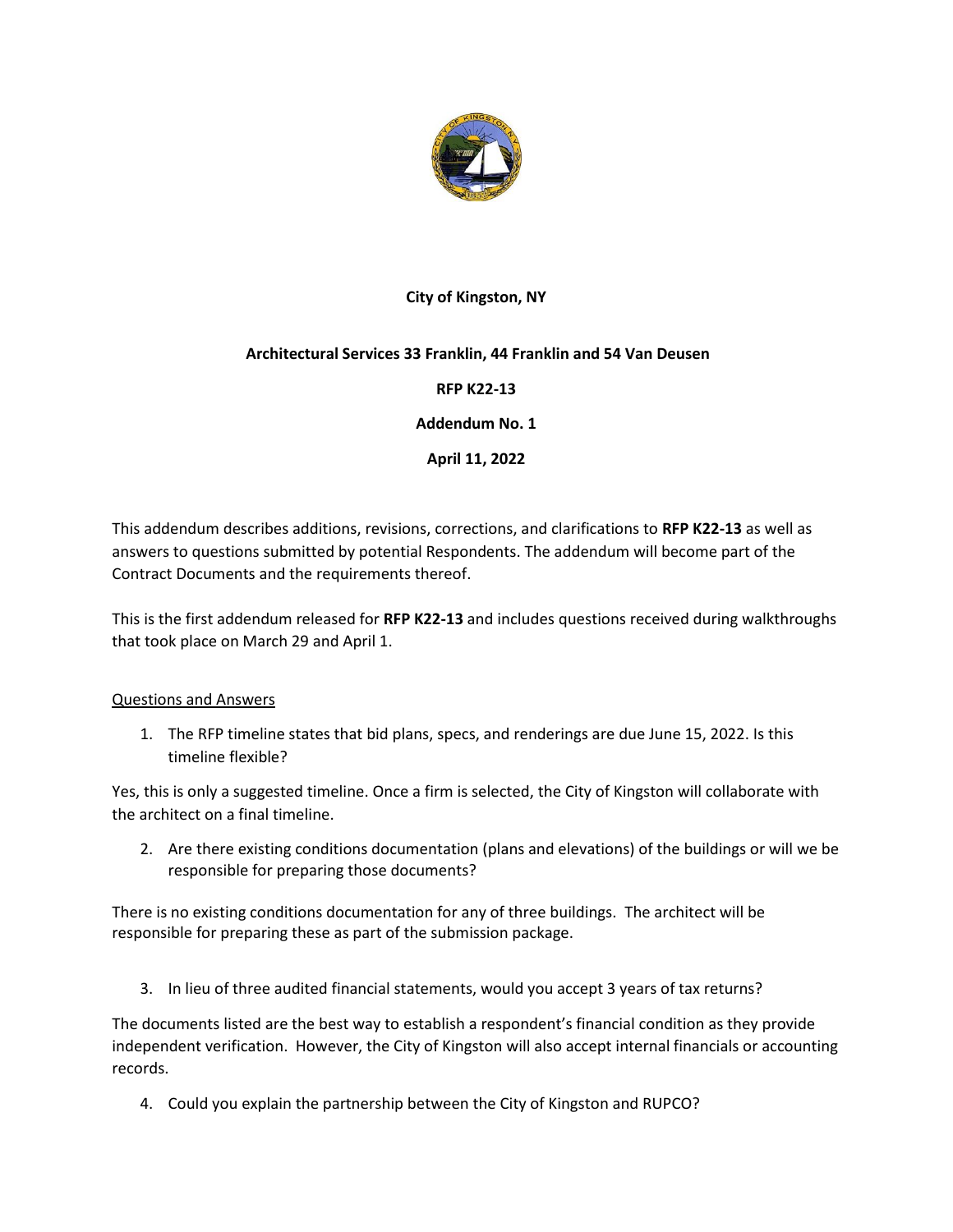The City of Kingston currently owns all three properties. The City will use public and private grant funds to complete initial rehabilitation tasks. Once these tasks are complete, the properties will be transferred to RUPCO to finish the renovations and sell the properties to first-time homebuyers. It is expected that the City will complete major structural and rehabilitations tasks while RUPCO will install finishes, etc.

5. Have any structural assessments been completed for the three properties?

No structural assessments have been completed.

6. Have any environmental assessments been completed for the three properties?

Yes, the City of Kingston has completed Phase 1 and Phase 2 environmental assessments for all three properties in partnership with Weston & Sampson. To access these reports, clic[k here](https://engagekingston.com/brownfields) [\(https://engagekingston.com/brownfields\)](https://engagekingston.com/brownfields) and navigate to the "Documents" section.

Note that the DEC spill ticket #1903818 for 33 Franklin was closed on 9/23/2020.

7. 44-46 Franklin is a two-unit property. How will tenant occupancy work?

It is expected to be an owner-occupied duplex, meaning that the owner would occupy one unit and a tenant would occupy the other.

8. Is there an overall budget for the renovations for all three properties? Is the budget to complete the work sufficient?

Our average renovation budget across the three properties is \$204 per sqft. Yes, we believe that the City of Kingston and RUPCO have sufficient funds to complete the renovations and could apply for additional funding as needed.

9. Once construction begins, what is the City of Kingston's procurement policy for bidding out work?

As authorized by New York General Municipal Law 103, it is expected that purchase contracts will be awarded on the basis of best value.

10. Who is the client for this work?

Until the property is transferred to RUPCO, the selected architect will work exclusively with the City of Kingston.

11. Why is the City working on these properties rather than the Kingston City Land Bank?

The City of Kingston has grant funds that are earmarked specifically for the renovation of these three properties.

12. Are any of the homes in a historic district or listed on a historic property registry?

No, the homes are not in a historic district nor are they listed on any historic property registry.

13. Are there any MBWE requirements for this project?

There are no MBWE requirements.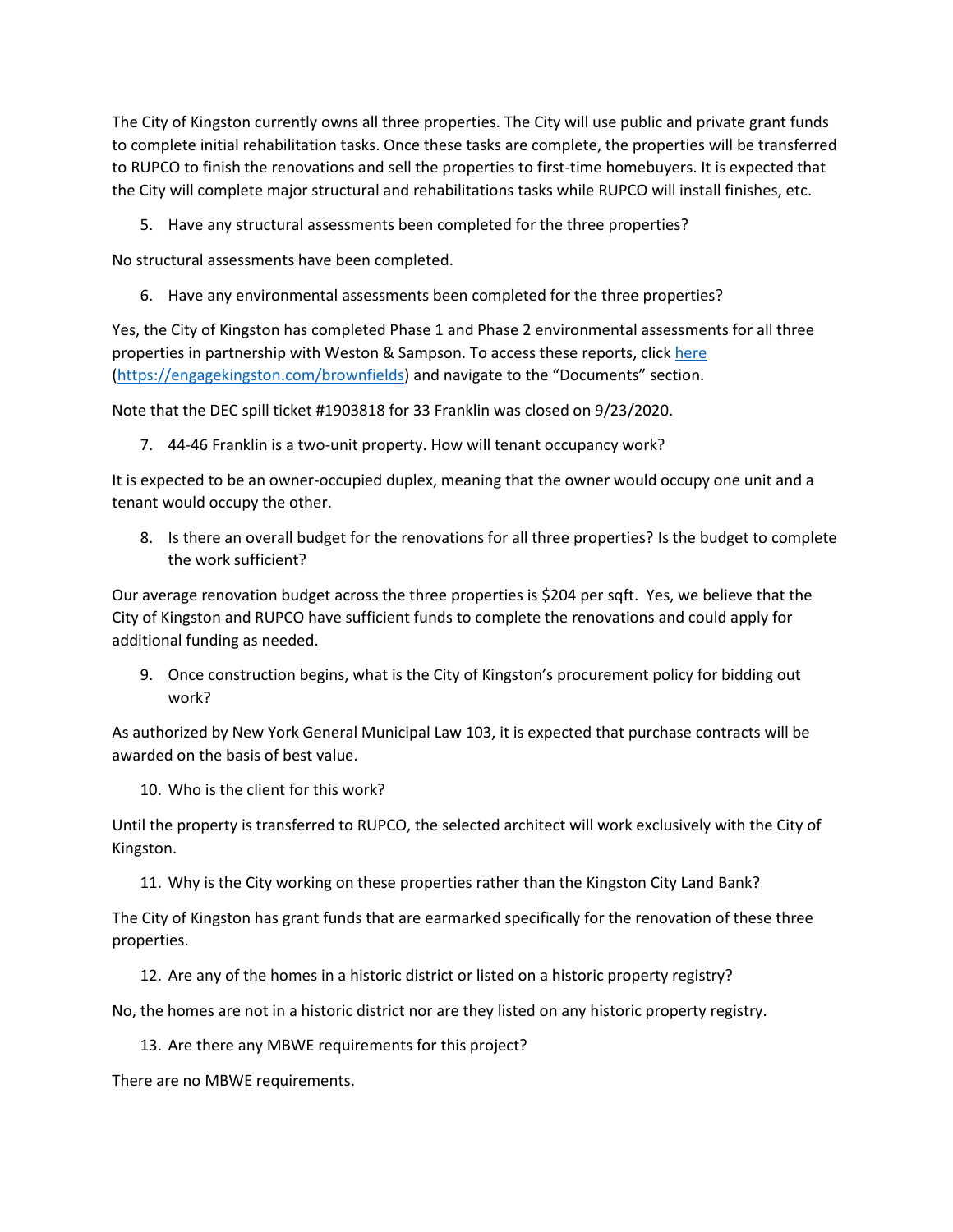14. Has the City tested utility sewer/water connections to each property?

The City has not tested any utility connections to each property.

15. Please explain what is expected of the designers for Task #2 construction inspection/management. Is this anticipated to be full time management and controlled inspections?

The architect should be generally available for regular and emergency consultations. In collaboration with the City, the architect should advise on the frequency of regular inspections that might be needed for a property. However, it is anticipated that regular inspections will need to occur on a monthly basis.

16. Please confirm that utility upgrades (electrical ect.) are not anticipated for this project?

These are not currently anticipated but based on further testing and discovery, utility upgrades might be needed.

17. Will site surveys be made available to the designers or should that cost be included in the fees?

No site surveys currently exist. Though not required, this cost should be included in the fees presented as a separate line item.

18. At 54 Van Deusen it was indicated that the rear addition is anticipated to be torn down and rebuilt. Is there soils / geotech information available for this site or will that be provided?

Please reference the environmental assessments completed (question 6)

19. Will the environmental reports be provided to the designers and should any remediation measures be included in the designer's documents?

Please reference the environmental assessments completed (question 6). Potential remediation issues vary by property but generally do not impact the final design packages.

20. Is there any coordination/ phasing information required between these projects and the anticipated Franklin Street improvement project?

Though these projects are expected to be occurring simultaneously, we do not expect that significant coordination will be needed.

21. Is demolition of ancillary buildings (ie..Shed at Van Deusen) included as part of this scope?

Yes, any demolition activities are included as part of this scope.

22. Can electrical information be indicated on architectural plans as opposed to separate sheets?

Yes, this would be acceptable.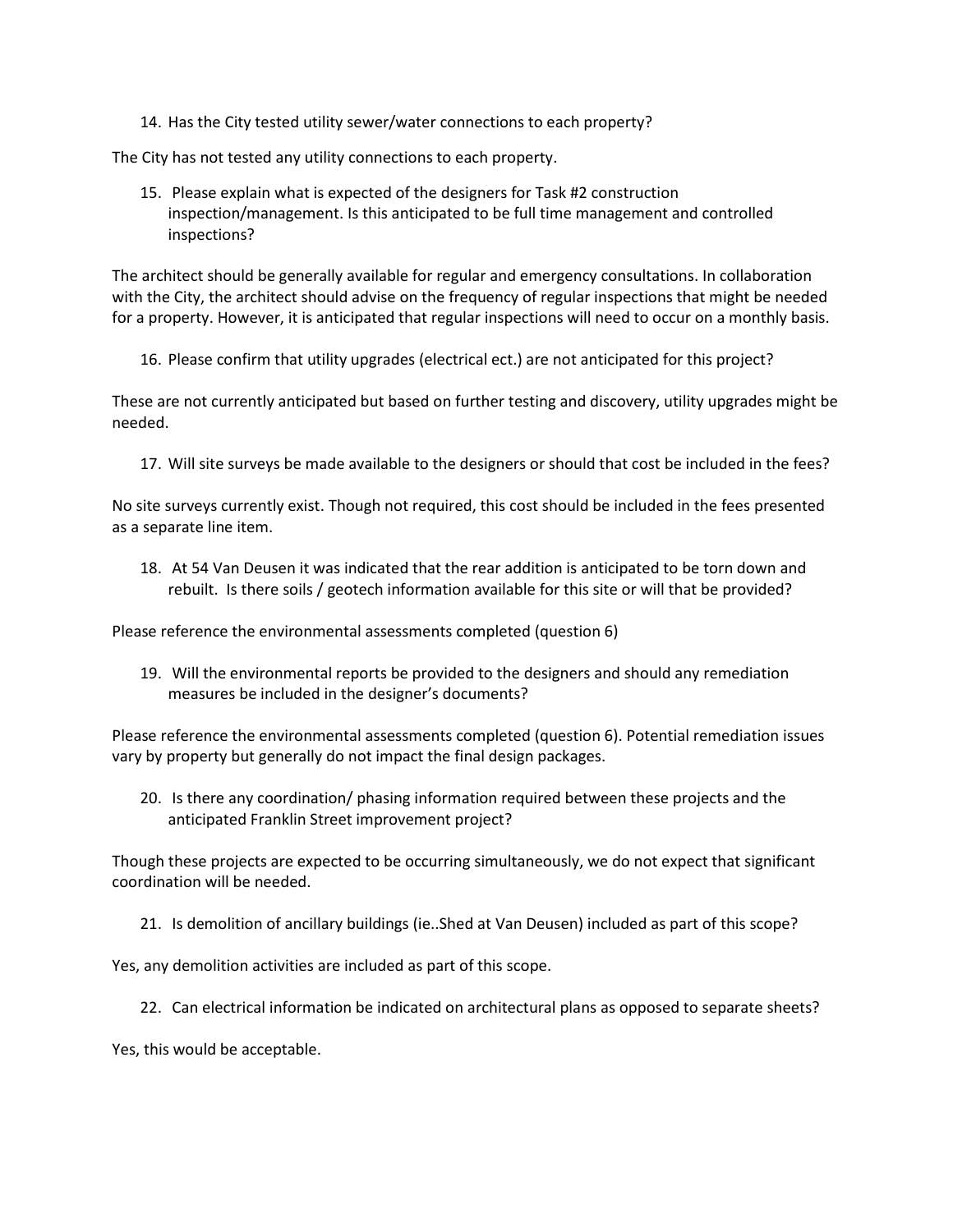23. Will each house be issued as standalone packages or are they to be combined into one package?

Though it is the City's preference to combine into one package, we will need to have the flexibility of issuing as standalone packages.

24. Please clarify what is required for credit references for the Financial Condition portion of the proposals.

Please reference the answer to question #3.

25. Will drywells be required for storm water management, or can the roof leaders discharge directly onto the ground?

Drywells will not be required for storm water management.

26. Are there existing surveys of the properties? If so, will the city provide these? If not, is that a service we should include in our proposal?

Please reference the answer to question #17. The City does not have existing surveys of the properties.

27. Is there specific information on the existing services at each site - for example, gas service, 100 amp electrical service, etc. Is that information that the city will provide and if so can it be provided prior to RFP deadline? Are any of the utilities called out on the county website discontinued?

The City does not currently have information about the existing services nor has it tested any utility connections to each property.

28. Should the proposal address exterior landscape work, including steps, decks etc outside of each building envelop?

Yes, the exterior envelope should be addressed in the proposal. However, questions of landscaping and the exterior grounds should be not be included in this proposal.

29. At 33 Franklin st and 54 Van Duesen street we understand that the properties have noncompliant issues - set backs and not meeting minimum dimensions and areas. How will these issues affect the proposals?

We do not expect that non-compliance will impact proposals since the structures were built prior to the adoption of the current zoning code. Since they will be City-owned, if necessary, the City will work with the Zoning Enforcement Officer on an exemption. For reference, the City of Kingston will also be adopting a Form-Based Code this fall 2022 [\(https://engagekingston.com/kingston-forward\)](https://engagekingston.com/kingston-forward).

30. We noted that the gross area (dwelling/living) of 33 and 44 Franklin Street can be enlarged by a factor of two would the city want to consider increasing/maximizing the area of these buildings.

We would consider a proposal to increase the area of the buildings. However, based on the current rehabilitation budget and the existing size of the structures, our preference would be to not increase the footprint.